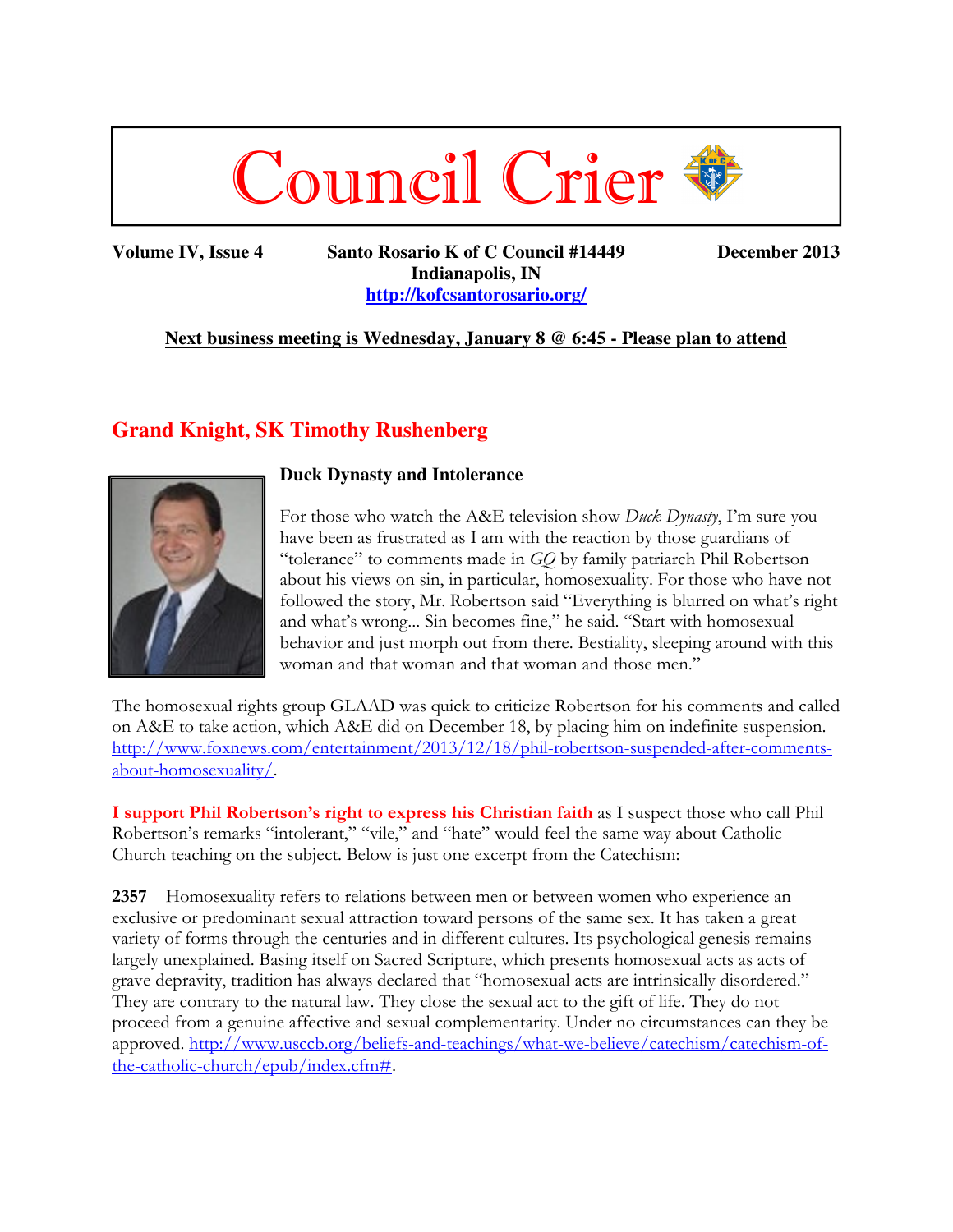## **Family Director, Joseph LeMark**



 The Family Committee has the honor this quarter of giving the Family of the Quarter award to The Reese Family, Brother Luke Reese. Thank you for your ongoing support to our Parish, its mission and the wonderful Music; to the council and to your family. When you see either Luke or Gina, please congratulate them.





This Quarter we had a Great Surprise visit from St. Nicolas himself. Spreading the Advent message for our Families at Holy Rosary. Much fun was had by all, adult and young ones.

A thank you to all who helped with the Youth Group breakfast that day as well. With plenty of food, music, games and fun, it sure made for a nice Advent Sunday in Indiana.

Please take sometime this month to spread "Keep Christ in Christmas" to your community, whether at work or in your neighborhood. Remember to pray the rosary as a Family together every day (at least one decade). Please support Café Rosario either by donating you time to assist with the distribution of food and clean up, spending time down meeting and greeting families you have never meet before. With this style of commuter parish it is a blessing to have a nice place to socialize and eat treats together with friends.

God bless.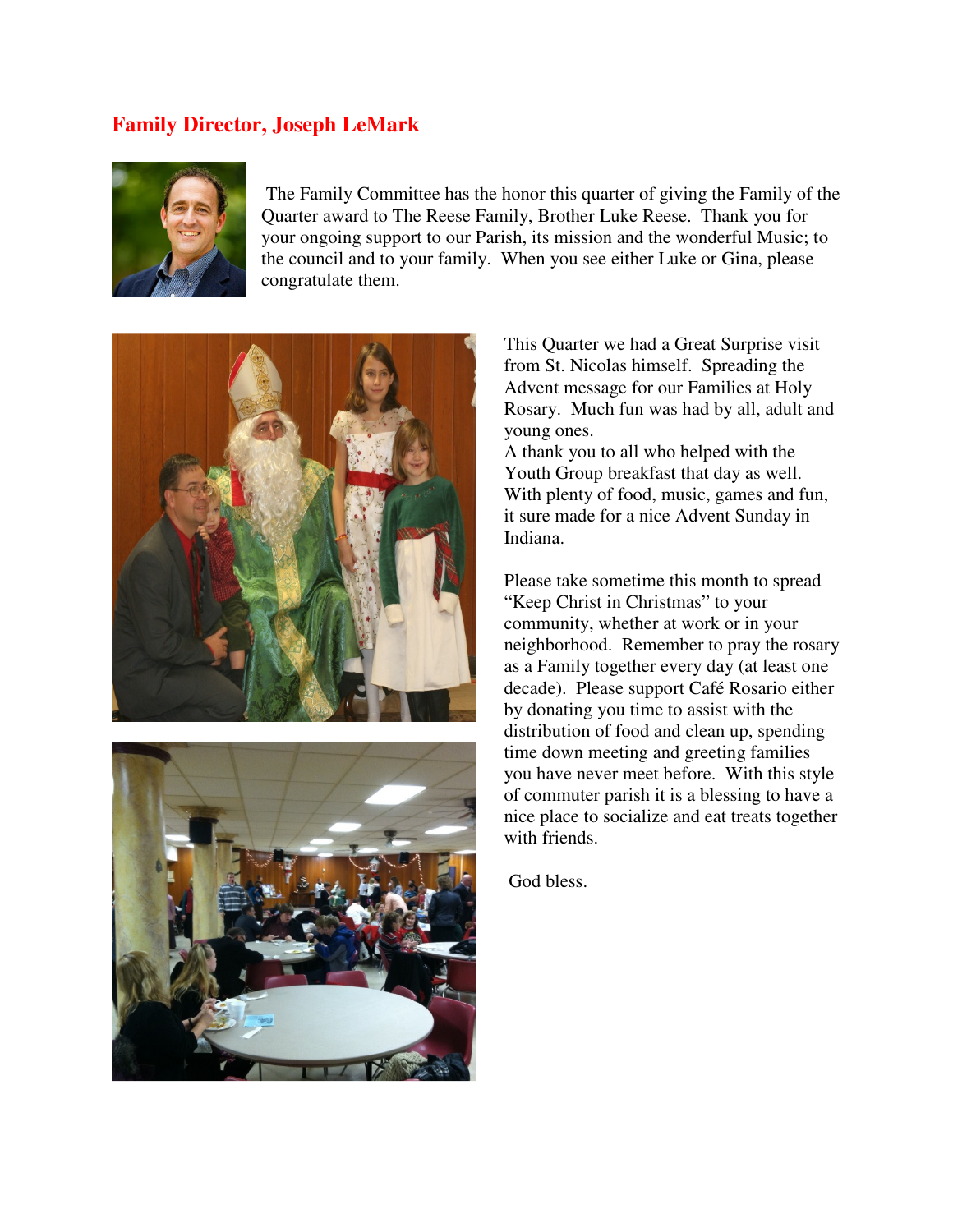# **Church Director, Brad Williams**



On Saturday, December 7, fifty men and women of the parish attended the Council's Advent Knight of Reflection. The evening opened with a meal and social hour in Priori Hall. The group next moved upstairs to the sanctuary for Exposition of the Blessed Sacrament and a sermon by Father McCarthy. A recitation of the Holy Rosary was led by Frank Oliver, followed by the Chaplet of Divine Mercy sung by Jay Stanley, and the Litany of the Saints sung by Luke Reese. Father McCarthy, Father Kappes, and Father John Hollowell were in attendance and heard confessions.

Special thanks go to Ed and Melanie Barron, and Angel Lorenz, for

preparing a wonderful dinner, and as well to our priests and to everyone who donated time and talent. The Lenten Knight of Reflection, for men, will take place March 29.

We are in the early planning stages for a May 17 one-day bus "pilgrimage" to a religious site or shrine to be determined. Details will appear in our next newsletter.

## **SK Don R. Murphy, FICF Field Agent**



### **Think you are too old for coverage? Maybe not**

You are never too young or too old to consider purchasing life insurance. If you have a financial need for coverage, or will in the future, a permanent life insurance policy can be just the thing you need. When you are young and presumably healthy, coverage will be very inexpensive when compared to

purchasing the same policies when you are older. If you've put off purchasing coverage, or you realize that you may need additional insurance, the Order may still be able to help you, even if other companies cannot. In fact, in 2012, the issue age of our permanent life insurance products was extended to age 80. Naturally, your health, and whether or not you smoke, will be taken into consideration, so underwriting standards for risk and age apply. This change came in response to a question I've heard before: "My wife and I are almost 80, do the Knights offer anything to take care of our final expenses?" And it can also help the members who thought they were "too old" to attain our coverage. This extension of our coverage ages allows me to help members I couldn't help before. I look forward to discussing coverage with you.

Don R Murphy,FIC,FICF 317-532-7330 Don.murphy@kofc.org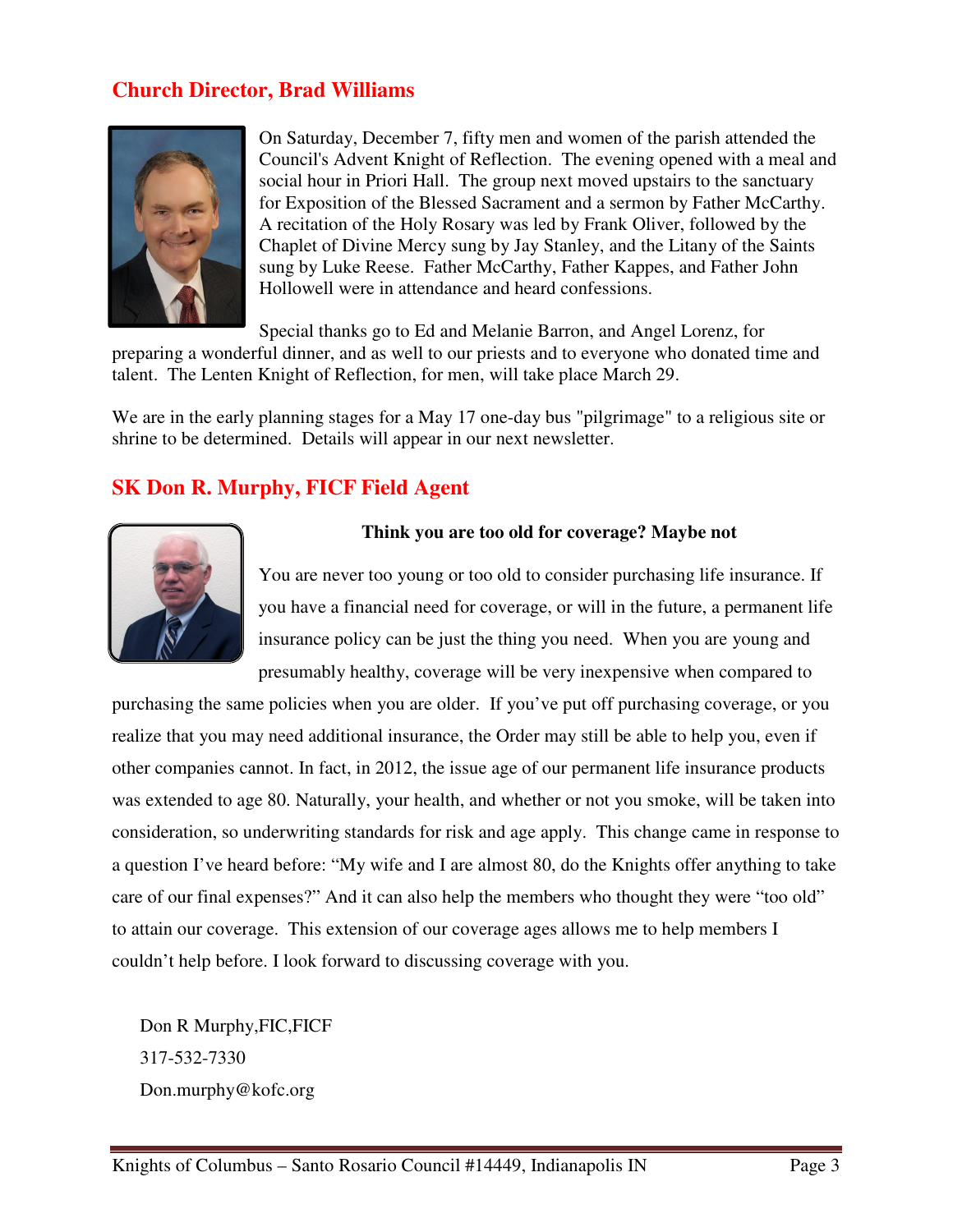

# **Youth Director, Bob Evanich**



### **Knights of Columbus Free Throw Championship**

We will conduct our Free Throw Championship competition on Friday, January 10, 2014 at 7:00 PM in the CYO Gymnasium. Participants may come at 6:30 PM to warm up. Like last year, we will hold a competition for Lumen Christi students right after school, about 2:30 PM. Judges and ball retrievers are needed to help our competition run smoothly. Please let Bob Evanich know if you can help out at either or both of the competitions. The competition is open to boys and girls ages 10-14 as of January 1, 2014. A friendly pick-up game of basketball may occur after the evening competition, so bring your gym shoes!



### **Columbian Squires®**

At the December business meeting, we had several brothers express an interest in our council sponsoring a Squires Circle. After the January business meeting, we will have a meeting to start planning a "call out" event for Squires.



#### **Essay Contest**

Winners of the 2013-2014 Essay Contest are:

8<sup>th</sup> Grade: Jessalyn Friederick 10<sup>th</sup> Grade: Grace Melinosky 12<sup>th</sup> Grade: Rebecca Friederick

Their essays will be forwarded on for the District competition.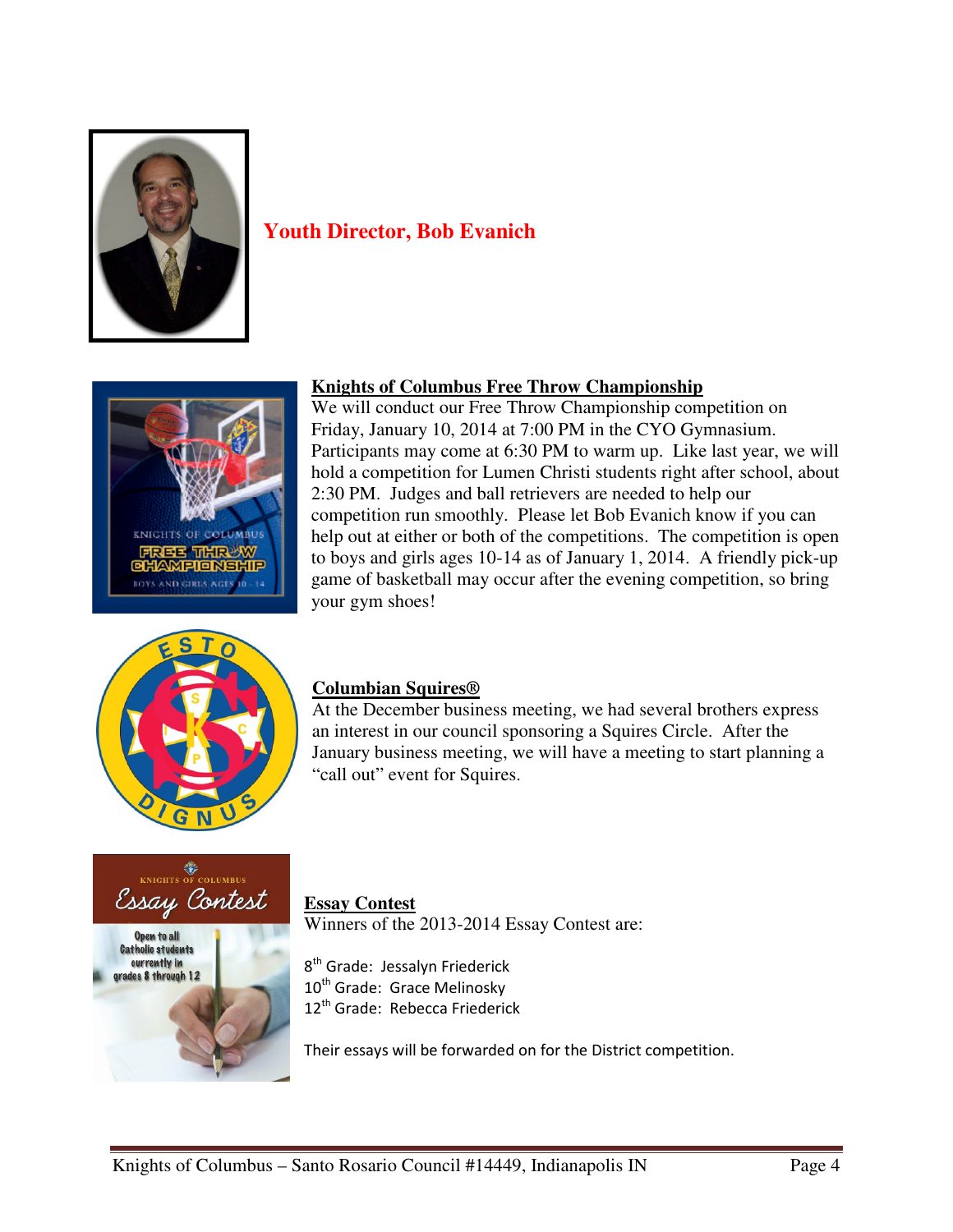# **Supreme Knight, Carl A. Anderson**



On Oct. 10, our supreme directors were privileged to be received by Pope Francis in a private audience. On this occasion, he expressed his gratitude to our Order for our "unfailing support" of the Holy See, and he especially thanked us for "the daily prayers, sacrifices and apostolic works of so many Knights in their local councils, their parishes and their communities."

Then, the Holy Father made an extraordinary statement. He praised us for the "virtues of quiet strength, integrity and fidelity which the Knights of Columbus are committed to preserving, cultivating and passing on to future

generations of Catholic men."

The full text of Pope Francis' address is reprinted on page 16 of this issue of *Columbia*, and I urge every brother Knight to read and reflect upon it. Meditate especially on the pope's observation that "quiet strength, integrity and fidelity" are hallmarks of the Knights of Columbus.

Each of us should ask how well our councils and our own lives reflect these virtues of a manly Catholic life. Strength, integrity, fidelity: new watchwords for the Order given to us by our pope.

Pope Francis also commended our Order to the intercession of St. Joseph, who is an exemplar without equal of "quiet strength, integrity and fidelity."

The attention that Pope Francis has shown us in the first year of his pontificate expresses in a remarkable way what Blessed John Paul II observed in his 1999 apostolic exhortation on the Church in the Western Hemisphere, *Ecclesia in America*, when he wrote: "The renewal of the Church in America will not be possible without the active presence of the laity. Therefore, they are largely responsible for the future of the Church" (44).

This statement should give all of us great pause. Are we doing enough as individuals, as councils and as an Order in regard to this great responsibility?

John Paul II went on to describe the witness needed from lay Catholics today: "On a continent marked by competition and aggressiveness, unbridled consumerism and corruption, lay people are called to embody deeply evangelical values such as mercy, forgiveness, honesty, transparency of heart, and patience in difficult situations" (*Ecclesia in America*, 44). This great pope had traveled tirelessly throughout the Western Hemisphere and knew as few others did the sacrifice and courage required for a new evangelization of America.

Our new pope is from this hemisphere. Throughout his priestly ministry, he has lived the challenge of the Church in America and has seen others live it as well. He has demonstrated in numerous ways that he knows the people of God are called to a witness of mercy, forgiveness and what John Paul II called "transparency of heart." These are the evangelical values that thousands of brother Knights live out every day through so many works of charity.

*Ecclesia in America* further challenged the laity in two other ways that have special importance for the Knights of Columbus. First, the document stated, "What is expected from the laity is a